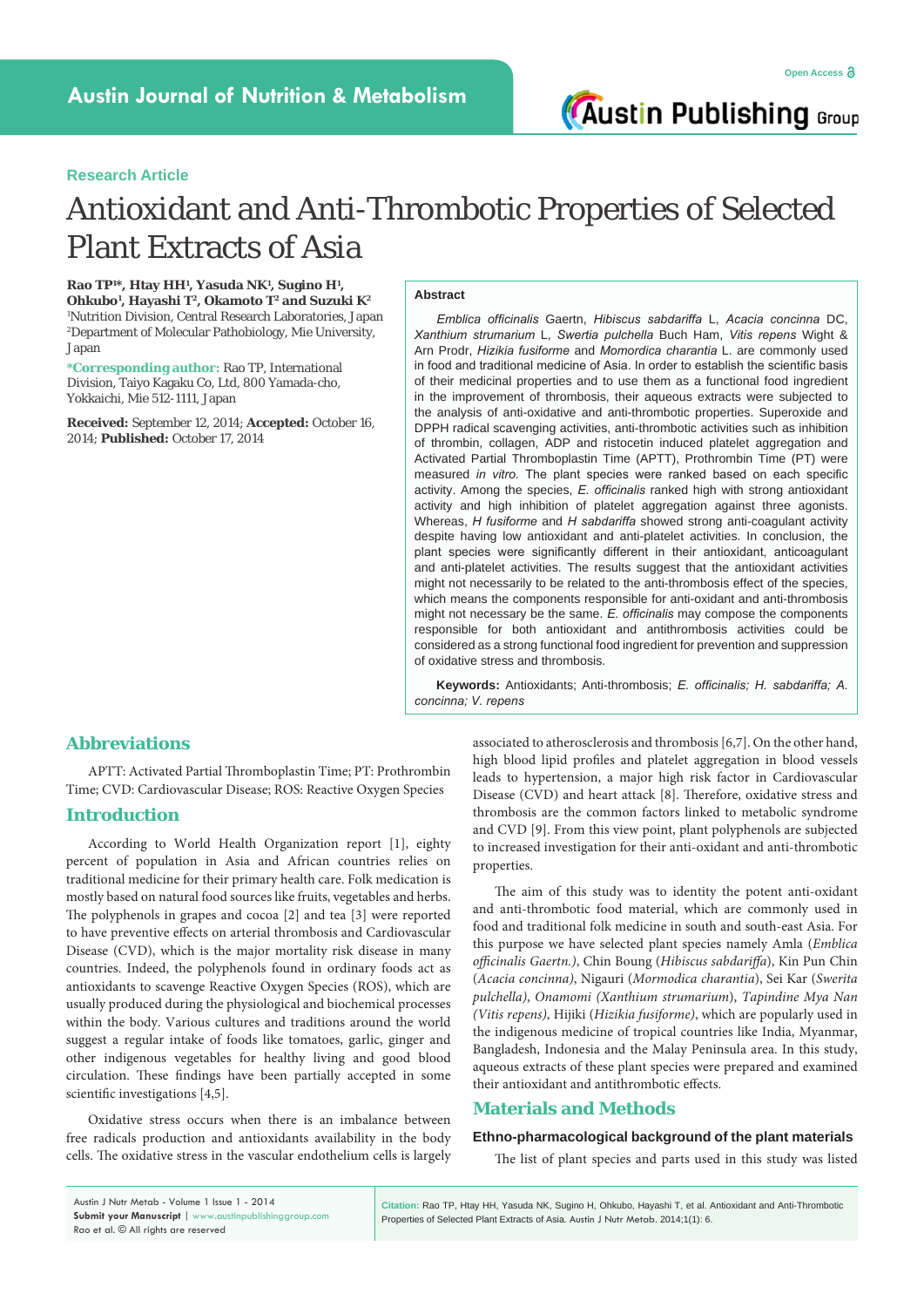in Table 1. Traditional medicinal uses of these plants are known to prevent diseases or medical conditions such as diabetes, hepatitis, ulcers, hypertension, and digestive dysfunction. The fruits of *E. officinalis* (India; Sp. Pl. 982.1753) has been prevalent in use in various traditional medicine [10] like Ayurvedic medicine in India, herbal medicine in Tibet, China, and Myanmar*.* It is considered as an almighty fruit with strong antioxidant and several prophylactic properties in Ayurveda.The leaves and fruits *H. sabdariffa* (Myanmar; Sp. Pl. 695.1753) are extensively used as anti-hypertensive herb in food and beverages in more than thirteen countries in Asia, Southern Africa, South America and Australia [11,12]. The leaves of *A. concinna*  (Myanmar; Sp. P. 4: 1090.1806) have been used to prevent diabetes and skin diseases in Myanmar, India and Thailand [13]. The fruits of *M. charantia* (Japan; Sp. Pl. 1009.1753) are widely consumed to promote blood health in Asian countries including Japan. The whole parts of bitter species *S. pulchella* (India; GBIF 108634372) are used for the prevention of digestive dysfunction in the folk medicine of Myanmar and China [14]. The fruits of *X. strumarium* (Myanmar; Sp. Pl. 987.1753) are used as an herbal medicine in China. *V. repens*  (Myanmar; AD96233094) is used for ulcers, hepatitis and jaundice in the herbal medicines of Myanmar and India [15,16]. *H. fusiforme* (Japan; GBIF 3196919) is well known for its nutritional benefits in Japan and Korea.

#### **Aqueous extraction of plant species**

It is common to preserve the sun dried plant parts of various herbal medicinal plant species at home and use their decoction (aqueous extracts) when necessary for specific ailment. Hence, we collected the sun dried plant parts of above plant species from the local markets of India, Myanmar and Japan. The dried parts were grounded to fine powder and 100 g of powder was mixed well in one liter of distilled water and heated at  $50^{\circ}$ C for 3 h. The solutions were cooled to room temperature and subjected to centrifugal separation at  $4^{\circ}$  C, at 6500 rpm for 15 min. Then the supernatant was obtained by filtering with Whatman No.2 filter paper under reduced pressure. The filtrate was concentrated at  $50^{\circ}$  C by a rotary evaporator and then freeze-dried into powder for use in this study. The dry-weight (g) of freeze-dried powder was considered as the yield of extract and expressed in percentage of initial amount of dry powder of plant parts (100 g) used for extraction.

#### **Chemical materials**

For the measurement of polyphenol content and antioxidant activities, the chemicals and free radicals namely the Folin-ciocalteu reagent, 1-1 diphenyl-2-picrylhydrazyl (DPPH) and xanthine/ **Table 1:** List of plant species and their parts used for aqueous extraction.

| <b>Botanical name</b>            | Vernacular name      | Country | Part of plant<br>used |  |
|----------------------------------|----------------------|---------|-----------------------|--|
| E. officinalis Gaertn.           | Amla                 | India   | <b>Fruits</b>         |  |
| V. repens Wight & Arn.<br>Prodr. | Tapindine Mya<br>Nan | Myanmar | Whole plant           |  |
| $X.$ strumarium $L.$             | Onamomi              | Japan   | <b>Fruits</b>         |  |
| S. pulchella Buch. Ham.          | Sei Kar              | India   | Whole plant           |  |
| A. concinna DC.                  | Kin Pun Chin         | Myanmar | Leaves                |  |
| M. charantia L.                  | Nigauri              | Japan   | <b>Fruits</b>         |  |
| H. sabdariffa L.                 | Chin Boung Thee      | Myanmar | <b>Fruits</b>         |  |
| H. fusiforme Okam.               | Hijiki               | Japan   | Sea algae             |  |

**Submit your Manuscript** | www.austinpublishinggroup.com

xanthine oxidase were procured from Wako Pure Chemicals Industry Ltd (Osaka, Japan). The chemical agents for measurement of anticoagulant activity, such as PT (prothrombin time) reagents, Thromboplastin and CaCl<sub>3</sub> (SYSMEX Corporation, Kobe, Japan), APTT (DADE BEHRING, Marburg, Germany) were procured from the specified sources. The MPEC luminescence reagent (2-methyl-6-p-methoxyphenylethynyl-imidazopyrazinone) was bought from ATTO Corporation (Fukuoka, Japan). The platelet inducer, Thrombin was purchased from SIGMA-Aldrich (St. Louis, MO, USA). The other platelet induces, such as ADP, collagen and the ristocetin (von Willebrand factor activator) were sourced from CHRONO-LOG Corporation (Havertown, PA, USA).

### **Determination of polyphenol content**

The amount of total soluble polyphenols was determined according to the Folin-ciocalteu method [19]. Samples were dissolved in de-ionized water at concentrations of 1.0, 0.5, 0.25, 0.12, 0.06, 0.03 mg/ml. The reaction mixture (1.5 ml) contained 500 µλ of various concentrations of extract samples, 500 µλ of 20% Folin-ciocalteu reagent and 500 µλ of 10% (w/v) sodium carbonate solution. The reaction mixture was mixed for 5 min and incubated for 1 h in dark at room temperature. Color development was determined by spectrophotometer at 760 nm. Gallic acid (0.1, 0.05, 0.025, 0.012, 0.006 mg/ml) was used as a standard. The total polyphenol contents in the samples were expressed as gallic acid equivalent (GAE mg/g) of sample.

#### **Measurement of DPPH radical scavenging activity**

The DPPH free radical scavenging activity was determined an assay previously described [17]. Briefly, one milligram of each plant extracts was dissolved in 1 ml of de-ionized water. The solutions were further diluted with de-ionized water to make 0.5, 0.25, 0.12, 0.06, 0.03, 0.01 mg/ml concentrations for *E.officinalis, V.repens, X.strumarium, S.pulchella, A.concinna, H.sabdariffa* and 5.0, 2.5, 1.25, 0.62, 0.31, 0.15 mg/ml for *H. fusiforme* and *M. charantia*. The DPPH radical scavenging activity was performed with 1.5 ml reaction mixture containing 1 ml of 0.1 mM DPPH in ethanol solution, 0.45 ml of 50 mM Tris- HCl buffer (pH7.4) and 0.05 ml of de-ionized water (as control) or equal amount of different concentrations of the above aqueous extracts. Mixture was incubated for 1 hr in the dark at room temperature and radical scavenging activity was determined at the absorbance of 517 nm. Inhibition activity of DPPH was expressed in 50% inhibitory concentration  $(IC_{\epsilon_0})$  of each plant species.

# **Measurement of superoxide (O<sub>2</sub>) scavenging activity**

One milligram of each plant extracts was dissolved in 1 ml of de-ionized water and then further diluted to make 0.3, 0.15, 0.075, 0.037, 0.018 mg/ml solutions. The superoxide anion was generated by xanthine/xanthine oxidase and detected using the MPEC luminescence reagent in a Veritas Microplate Luminometer (PROMEGA KK, Tokyo, Japan) according to Shimomura et al. [18]. The reaction in this study was performed in a 50 mM  $\rm KH_{2}PO_{4}/NaOH$ buffer (pH 7.5) solution. The reaction mixture (300 µλ) contained 10 µλ of 300 µM MPEC, 60 µl of 0.1 U/ml Xanthine oxidase, 170  $\mu\lambda$  of 0.1 M KH<sub>2</sub>PO<sub>4</sub> buffer (pH 7.5), 50 μλ of hypoxanthine and 10 µl of different concentrations of aqueous extracts. The reaction was performed with or without (as control) aqueous extracts. In case of control,  $\mathrm{KH_{2}PO_{4}}$  buffer solution was used in place of aqueous extract.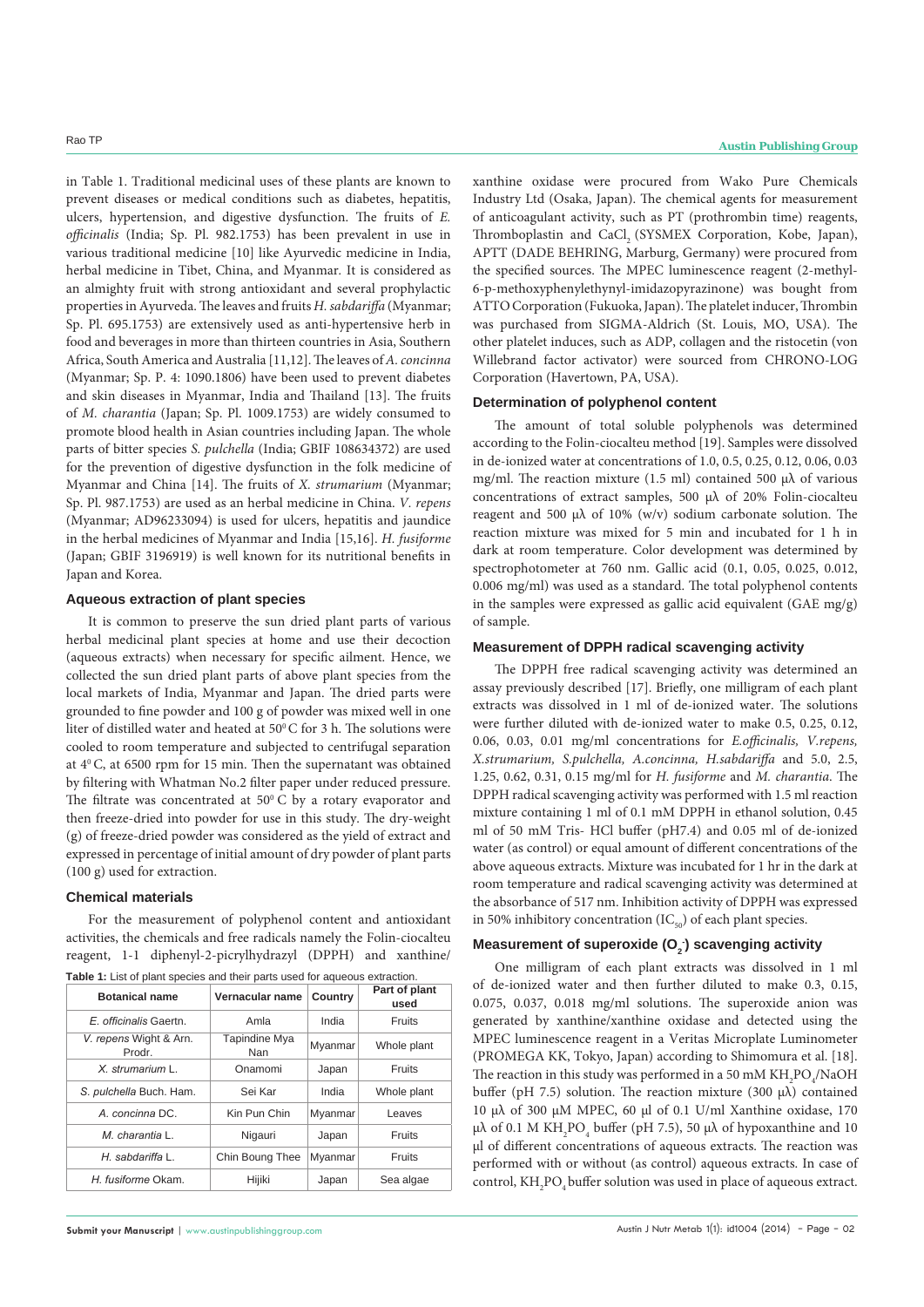|                               | <b>Extraction yield (%)</b> | <b>Polyphenol contents</b>       |                               | <b>DPPH</b>                   | $O_2$<br>$IC_{50}$<br>$(mg/ml)^s$ |  |
|-------------------------------|-----------------------------|----------------------------------|-------------------------------|-------------------------------|-----------------------------------|--|
| <b>Botanical name</b>         | of dry weight               | <b>GAE</b><br>$(mg/g)^{\dagger}$ | <b>GAE</b><br>$(%)^{\dagger}$ | $IC_{50}$<br>(mg/ml)          |                                   |  |
| E. officinalis Gaertn.        | 45.5 <sup>a</sup>           | $346.8 \pm 7.6^{\text{a}}$       | 34.7 <sup>a</sup>             | $0.02 \pm 0.001$ <sup>a</sup> | $0.02 \pm 0.001$ <sup>a</sup>     |  |
| V. repens Wight & Arn. Prodr. | 12 <sup>c</sup>             | $119.4 \pm 1.4^{\circ}$          | 11.9 <sup>b</sup>             | $0.09 \pm 0.009$ b            | $0.04 \pm 0.002$ <sup>a</sup>     |  |
| X. strumarium L.              | 7c                          | $108.2 \pm 3.7$ <sup>b</sup>     | 10.8 <sup>b</sup>             | $0.15 \pm 0.011$ °            | $0.09 \pm 0.007$ <sup>b</sup>     |  |
| S. pulchella Buch. Ham.       | 20 <sup>b</sup>             | $84.8 \pm 1.6$ °                 | 8.5 <sup>c</sup>              | $0.15 \pm 0.012$ <sup>c</sup> | $0.09 \pm 0.007$ <sup>b</sup>     |  |
| A. concinna DC.               | 23 <sup>b</sup>             | $78.4 + 2.4$                     | 7.8 <sup>c</sup>              | $0.35 \pm 0.018$ <sup>d</sup> | $0.30 \pm 0.013$ <sup>c</sup>     |  |
| M. charantia L.               | 58 <sup>a</sup>             | $24.2 \pm 0.5$ <sup>d</sup>      | 2.4 <sup>d</sup>              | $2.50\pm0.146$ <sup>e</sup>   | $0.60 \pm 0.026$ <sup>d</sup>     |  |
| H. sabdariffa L.              | 48 <sup>a</sup>             | $22.9 \pm 0.7$ <sup>d</sup>      | 2.3 <sup>d</sup>              | $0.48 \pm 0.019$ <sup>d</sup> | $0.20 \pm 0.012$ <sup>c</sup>     |  |
| H. fusiforme Okam.            | 24 <sup>b</sup>             | $16.3 \pm 0.6$ <sup>d</sup>      | 1.6 <sup>d</sup>              | $1.70 \pm 0.114$ <sup>e</sup> | $0.27 \pm 0.012$ <sup>c</sup>     |  |

**Table 2:** Polyphenol contents, antioxidant activities of aqueous plant extracts.

† Data expressed as mg gallic acid equivalents mg /1g of extract sample.

‡ Data expressed as % of dry weight of aqueous plant extracts.

\* Data expressed as 50% inhibition (IC<sub>co</sub>) of DPPH free radical activity.

 $$$  Data expressed as 50% scavenging (IC<sub>50</sub>) of superoxide free radical activity.

a, b, c, d, e<sub>in</sub> column 2, 3 and 4 represent significant ( $p < 0.005$ ) difference among the mean  $\pm$  SEM amounts of the species.

a, b, c, d, e<sub>in</sub> column 5 and 6 represents the order of high to low activity and the mean ± SEM differs significantly (p < 0.005).

The percentage of inhibition of superoxide anion was calculated and expressed in  $IC_{50}$  values.

#### **Measurement of anti-coagulant activity**

The measurements of anti-coagulant activities of plant species were performed with APTT and PT assays. The assays were performed with the final concentration of 5 mg/ml of each plant species. The reaction mixture contained 10 μλ of each sample, 50 μλ of pool plasma, 100 μλ of PT or 50 μλ of APTT and 50 μλ of CaCl<sub>2</sub> to measure coagulation time (sec) by a CA50 coagulometer (SYSMEX corporation, Kobe, Japan). The assays were performed according to manufacturer's instructions. Ten micro liters of heparin with concentrations ranging between 0-1.0 U/ml was used for standard curve. The ant-coagulation activity of the aqueous plant extracts was calculated from the heparin standard curve and expressed as the equivalents of heparin unit per 5 mg (U/mg) of extract sample.

#### **Measurement of Anti-platelet activity**

The thrombin-, collagen-, ADP- and ristocetin-induced platelet aggregation was determined by Screen Filtration Pressure (SFP) using an aggregometer according to the manual of manufacturer (WBA-Neo, ISK, Tokyo, Japan). Briefly, 200 µλ of blood collected from volunteers was mixed with 22 µλ of each of above agonist seperately at the concentrations of 5 U/ml thrombin, 1.25 µg/ml of collagen, 5 µΜ of ADP or 1 mg/ml of ristocetin, respectively. The assay was performed with or without of aqueous plant extracts (22  $\mu\lambda$ ) at 5mg/ml concentration. The platelet aggregation was measured and expressed as % of inhibition against each agonist.

#### **Statistical analysis**

Data of polyphenol content and antioxidant activities are presented as the mean±SEM of 5 replicates. The data of anti-coagulant and anti-platelet activities were measured using the blood samples of three individual subjects and the average values were expressed as mean±SEM. Statistical analysis was performed by one-way analysis of variance followed by the Student's t-test. The P value < 0.005 was considered statistically significant.

# **Results and Discussion**

#### **Extraction yield**

The aqueous extracts are common in traditional use and food

**Submit your Manuscript** | www.austinpublishinggroup.com

preparations, so the effectiveness of extraction and final dry yield of aqueous extract may have high relevance for their use as antioxidants and antithromobotic agents. The yield of an extract refers to the most usable portion. Among the plant species, the extraction yield (dry weight) was differed significantly, ranging from 7 to 58% (Table 2). The differences were largely attributed to the plant parts used for the extraction than the difference in plant species. High percentage of yield was observed from fruits than from leaves or whole herb.

# **Polyphenol content and antioxidant activities**

The polyphenol content of the plant extracts were significantly varied and ranged between 16.3 mg to 347 mg of GAE. The antioxidant activities against DPPH and superoxide were corresponded to the polyphenol content of plant species (Table 2). Among the eight plant species tested, *E.officinalis, V.ripens* and *X.stumarium* showed high antioxidant activities. Particularly, *E.officinalis* showed the highest polyphenol content and as well strongest antioxidant activity. While comparing the three plant species, the proportion of polyphenols in the yield of extracts was lower in *E.officinalis*. Thus, the strong antioxidant activity of *E.officinalis* could be postulated either from its unique polyphenolic constituents or other water soluble components such as vitamin C. Scartezzinia *et al*. [20] reported that *E. officinalis* is a fruit of high in vitamin C content, which may also contributed for significant antioxidant activity. The antioxidants are vastly accepted of having many physiologically beneficial effects for the human body, such as anti-aging [21] and anti-obesity or alleviate metabolic syndrome [22]. Moreover, therapeutic potential against cardiovascular disease [23] and anti-tumor effects [24] were long been observed with polyphenols. The polyphenols known to be effective in reducing the oxidative stress induced by various pathological conditions [25]. Recent studies suggest that Amla extract reduced the oxidative stress in Streptozotacin induced diabetic rats [26], hypercholesterolemia and lipid peroxidation in cholesterol fed rats [27], dyslipidemia and oxidative stress in ageing process [28], age-related renal dysfunction by oxidative stress [29] and lypopolysaccharides induced proinflammatory factors in endothelial cells [30]. The plant species rich in polyphenols are thus expected to attenuate several dysfunctions including thrombosis, which are related to oxidative stress.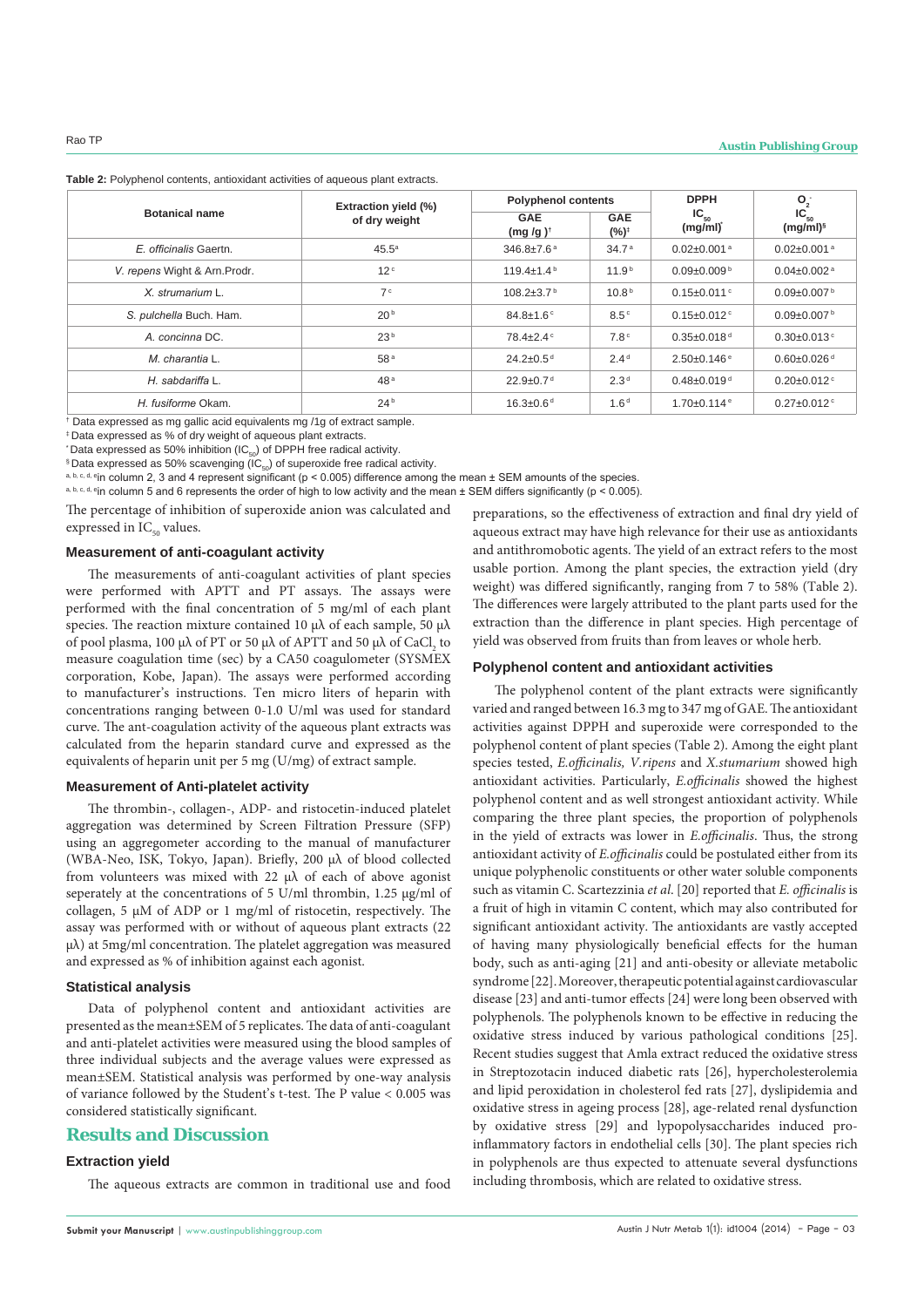In comparison to a study in Korea [31] on *H. fusiforme*, our study showed lower polyphenol content and corresponding lower antioxidant properties. This could be probably the differences in the collecting area and processing methods. Siriwardhana's [31] group prepared freshly collected *H.fusiforme* samples while we prepared dry samples from markets in Japan. Market samples may have lost some polyphenol content during the preparation and storage.

### **Anti-coagulation activities**

The anti-thrombosis properties are assayed with an anticoagulation system and an anti-platelet system. Anti-coagulation agents are recognized to be effective for primary prevention of venous thrombotic factors such as deep vein thrombosis and pulmonary embolism [32]. The anti-platelet agents are crucial for primary prevention of atherothrombosis such as myocardial infarctions and stroke [33]. The blood coagulation system could be divided to two pathways, namely intrinsic coagulation (contact activation) and extrinsic coagulation (tissue factor activation) systems. The effect of endogenous and exogenous materials on coagulation activity could be accessed through APTT for the intrinsic coagulation system and PT for the extrinsic coagulation system. The coagulation time under APTT and PT systems were expressed as unit of Heparin. The coagulation time under APTT system for Heparin was 39.6, 50.9. 86.4 and 180.2 seconds for 0.05. 0.1, 0.2 and 0.4 Heparin U/ ml, respectively. Similarly, the coagulation time under PT system for Heparin was 10.9, 11.8, 12.3, 13.2, and 18.1 seconds for 0, 0.125, 0.25, 0.5 and 1.0 Heparin U/ml, respectively.

In this study, aqueous extracts from *H. fusiforme*, *H. sabdariffa and A. concinna,* were having high APTT and PT values, resembling their efficacy against both intrinsic and extrinsic coagulation effects (Table 3). *V. repens* had high APTT values that limit its efficiency against intrinsic coagulation only. Among the plant species tested, H. fusiforme showed significantly high APTT (0.37 U/ml) and PT (1.88 U/ml) values. Earlier studies suggest potential anti-coagulant effect of several plant species such as Panax ginseng [34], Sparganii rhizome [35] etc. On the other hand, this plant showed low polyphenols content and low antioxidant activity, which suggests that the high anti-coagulant activity of this plant species might be related to some other water-soluble components other than polyphenols. A previous study by Chen et al [35] also found no relation between anti-coagulant **Table 3:** Anti-coagulation and anti-platelet aggregation activities of aqueous plant extracts.

activity and flavonoid contents. Another study suggested that the polysaccharides are likely responsible for the anti-coagulant effects in this plant species [36].

#### **Anti-platelet activity**

Concerning to the anti-platelet activity, the response of plant species against each platelet inducer was different (Table 3). Four out of eight extracts; *M. charantia, E. officinalis, A. concinna* and *H. sabdariffa* had high inhibitory activity against thrombin-induced platelet aggregation. More than 85% inhibition against collagen induced platelet aggregation was observed with five out of eight extracts, *X. strumarium, E. officinalis, A. concinna, S. pulchella. V. repens.* In case of ADP-induced platelet aggregation, four aqueous extracts namely *E. officinalis, A. concinna, V. repens, S. pulchella* showed strong inhibition rate. Regarding ristocetin-induced platelet aggregation, six plants extracts from *M. charantia, X. strumarium, S. pulchella, E. officinalis* and *H. fusiforme* have decreased the platelet aggregation by more than 60%. Though the plant species varied in their response against each platelet inducer, *E. officinalis*, ranked high followed by *S. pulchella* and *A. concinna* for all four platelet inducers*.*

Although, the anti-platelet activities of various substances are often related to their polyphenol and antioxidant activities [37], in the present study the differential response of *V. repens* and *X. strumarium*  between thrombin induced platelet aggregation and the antioxidant activity suggesting that the components other than polyphenols such as polysaccharides could be responsible for the anti-platelet activities in this plant species. The oxidative stress plays an important role in thrombosis, but the clinical data on the relevance of anti-oxidants with platelet dependent thrombosis have not been established completely [38]. The plant species *H. fsuiforme* and *H. sabdariffa*, which have low polyphenol content and low antioxidant activity while exhibiting very high anti-coagulant and moderate anti-platelet activities. This result suggests that the anticoagulation or antiplatelet activities may not always necessarily be related to each other and with antioxidant activities. Previous studies explicit the activation of antiplatelet activities by the components other than antioxidants [39]. This results underlay that the components responsible for each activity might be different and they may have different mode of mechanism.

#### **Overall performance**

In order to rank the plant species used in this study for their

|                               |                              | Anti-coagulant activities<br>Anti-platelet activities |                                                     |                             |                             |                             |  |
|-------------------------------|------------------------------|-------------------------------------------------------|-----------------------------------------------------|-----------------------------|-----------------------------|-----------------------------|--|
| Name of aqueous plant extract | APTT <sup>+</sup>            | PT <sup>+</sup>                                       | Inhibition of Platelet aggregation (%) <sup>‡</sup> |                             |                             |                             |  |
|                               | (U Heparin/5mg)              | (U Heparin/5mg)                                       | Thrombin                                            | Collagen                    | <b>ADP</b>                  | <b>Ristocetin</b>           |  |
| E. officinalis Gaertn.        | $0.04 \pm 0.01$ <sup>d</sup> | $0.07 \pm 0.03$ <sup>c</sup>                          | 93.4 $\pm$ 0.6 <sup>a</sup>                         | $92.7 \pm 0.8$ <sup>a</sup> | 96.1 $\pm$ 0.6 <sup>a</sup> | $63.0 \pm 1.2$ <sup>b</sup> |  |
| V. repens Wight & Arn. Prodr. | $0.17 \pm 0.03^{\circ}$      | $0.04 \pm 0.02$ <sup>d</sup>                          | $0.0 \pm 0.0$ <sup>d</sup>                          | $87.0 \pm 0.8$ <sup>a</sup> | 95.8 $\pm$ 0.2 <sup>a</sup> | 40.0 $\pm$ 1.2 $\degree$    |  |
| X. strumarium L.              | $0.08 \pm 0.03$ °            | $0.05 \pm 0.02$ <sup>d</sup>                          | $0.0 \pm 0.0$ <sup>d</sup>                          | $96.3{\pm}0.8^{\text{a}}$   | $14.3 \pm 0.5$ <sup>c</sup> | 90.0 $\pm$ 0.9 $a$          |  |
| S. pulchella Buch. Ham.       | $0.04 \pm 0.01$ <sup>d</sup> | $0.08 \pm 0.02$ <sup>c</sup>                          | $25.6 \pm 1.3$ °                                    | $90.0 \pm 1.7$ <sup>a</sup> | 60.7 $\pm$ 1.0 <sup>b</sup> | 86.0 $\pm$ 0.7 $a$          |  |
| A. concinna DC.               | $0.18 \pm 0.02^{\circ}$      | $0.12 \pm 0.02^{\text{b}}$                            | $89.9 \pm 0.7$ <sup>a</sup>                         | $92.5 \pm 0.7$ <sup>a</sup> | $95.9 \pm 1.2$ <sup>a</sup> | $15.0\pm0.6$ <sup>d</sup>   |  |
| M. charantia L.               | $0.02 \pm 0.01$ <sup>d</sup> | $0.07 \pm 0.05$ <sup>c</sup>                          | $93.9 \pm 2.3$ <sup>a</sup>                         | 11.0 $\pm$ 0.6 $\degree$    | $0.0 \pm 0.0$ <sup>d</sup>  | 94.0 $\pm$ 0.6 $a$          |  |
| H. sabdariffa L.              | $0.23 \pm 0.03^{\circ}$      | $0.18 \pm 0.04^{\circ}$                               | $68.0 \pm 1.0^{\circ}$                              | $34.0 \pm 1.2$              | $15.4 \pm 0.9$ <sup>c</sup> | $0.0 \pm 0.0$ <sup>e</sup>  |  |
| H. fusiforme Okam.            | $0.37 \pm 0.03$ <sup>a</sup> | $1.88 \pm 0.04^{\text{a}}$                            | $0.0 \pm 0.0$ <sup>d</sup>                          | $0.0 \pm 0.0$ <sup>d</sup>  | $29.9 \pm 0.8$ <sup>c</sup> | 62.0±1.1 <sup>b</sup>       |  |

† APTT and PT were expressed as heparin equivalent unit per 5 mg of aqueous plant extracts.

‡ Inhibition (%) of platelet aggregation expressed against the 100% aggregation of agonists namely Thrombin, Collagen, ADP and Ristocetin.

a, b, c, d, e the mean  $\pm$  SEM represents the order of high to low activity and differs significantly (p < 0.005).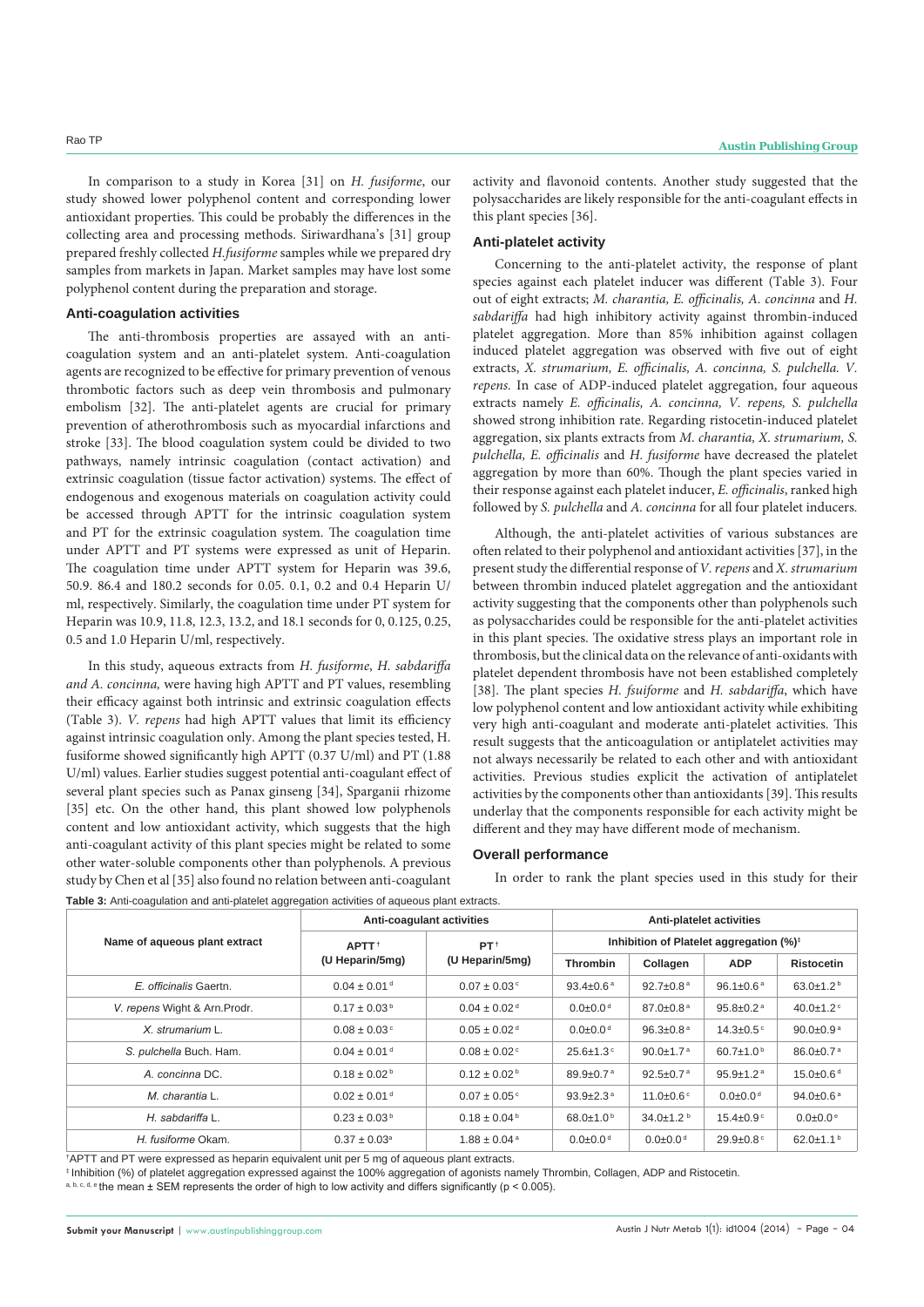**Table 4:** The ranking system of overall performance of plant extracts.

|                |                               | Antioxidant activity |                | Anti-coagulant activity |                | Anti-platelet activity |                |     |                |                    |
|----------------|-------------------------------|----------------------|----------------|-------------------------|----------------|------------------------|----------------|-----|----------------|--------------------|
| Rank           | Name of aqueous plant extract | <b>DPPH</b>          | $O_2$          | <b>APTT</b>             | PT             | Thrombin               | Collagen       | ADP | Ristocetin     | <b>Total score</b> |
|                | E. officinalis.               | 5                    | 5              | 2                       | 3              | 5                      | 5              | 5   | $\overline{4}$ | 34                 |
| 4              | V. repens                     | 4                    | 5              | $\overline{4}$          | $\overline{2}$ | $\mathbf 0$            | 5              | 5   | 3              | 28                 |
| 5              | X. strumarium.                | 3                    | $\overline{4}$ | 3                       | $\overline{2}$ | $\Omega$               | 5              | 3   | 5              | 25                 |
| 3              | S. pulchella                  | 3                    | $\overline{4}$ | 2                       | 3              | 3                      | 5              | 4   | 5              | 29                 |
| 2              | A. concinna                   | 2                    | 3              | 4                       | $\overline{4}$ | 5                      | 5              | 5   | 2              | 30                 |
| $\overline{ }$ | M. charantia                  |                      | $\overline{2}$ | 2                       | 3              | 5                      | 3              | 0   | 5              | 21                 |
| 6              | H. sabdariffa                 | 2                    | 3              | 4                       | $\overline{4}$ | 4                      | $\overline{4}$ | 3   | $\mathbf 0$    | 24                 |
| $\overline{ }$ | H. fusiforme                  |                      | 3              | 5                       | 5              | $\mathbf 0$            | 0              | 3   | $\overline{4}$ | 21                 |

**Ranking system:** The overall performance of the plant extracts was assessed by assigning the values 5 to 1 for high to low activity graded as "a to e" in table 2 and 3 for antioxidant and antithrombotic activities. The value 0 was assigned for no activity.

overall performance in the antioxidant, anti-coagulant and antiplatelet activities, we adopted grading system and summarized the results in Table 4. The details of the grading system were explained under the table. According to this data, *E. officinalis* ranked top of all plant species used with a high score for polyphenols content, antioxidant and anti-platelet activities. These findings suggest that the extract of *E. officinalis* fruits and its components could be effective for the development of agents for anti-thrombosis. *A. concinna* and *S. pulchella* were ranked second and third, respectively.

Interestingly, the bitter taste plant species, such as, *S. pulchella, X. strumarium* and *M. charantia* have shown strong inhibition against ristocetin induced-platelet aggregation, which has high relevance to the anti-atherothrombosis. This result may leave a clue to study further the details on the relationship between bitter components particularly against the platelet aggregation responsible for atherothrombosis.

# **Conclusion**

This study aimed for preliminary investigation of various food materials used in traditional medicine for their potent antioxidant and antithrombotic activities and the relationship between these two activities. Platelet aggregation and thrombus formation in vascular circulation may depend on the redox system within blood with the presence of endogenous or exogenous antioxidants. In the present study the antioxidant capacity of the aqueous plant extracts on the inhibition of various thrombotic factors could not be explained. Although the present study observed limited relationship between acute antioxidant activities and inhibition of thrombotic factors, the successive use of antioxidants may play significant role in the prevention of oxidative stress and subsequent control of the progression of thrombotic factors. The present data provides a preliminary evidence that the development of functional food ingredients for healthy blood circulation and prevention of thrombosis based on their polyphenol content and antioxidant properties alone would not be sufficient. Therefore, other water-soluble components present in these functional food materials should also be considered for anti-coagulant and anti-platelet activities for the management of thrombosis and heart heath. Further investigation is necessary to find the components responsible for these effects in these plant extracts. *E. officinalis*, which ranked top in overall performance may have all the components necessary to use it as an effective functional food ingredient for the inhibition of oxidative stress and promote healthy

blood circulation to prevent vascular diseases like venous and arterial thrombosis.

# **Acknowledgement**

We sincerely acknowledge Dr. D. C. Chu, Retired General Manager of Taiyo Kagaku, for coordinating with Mie University to conduct this joint research and to avail its facilities and assistance in this project. We gratefully acknowledge the Japan Sciences and Technology Agency, Ministry of Education, Culture, Sports, Science and Technology for providing a grant (no. 00432-017) through Tokai Plaza for conducting the research and development of food materials for the prevention of angiopathic lifestyle-related disease.

#### **References**

- 1. [World health organization facts sheets.](http://www.who.int/mediacentre/factsheets/en/)
- 2. [Rein D, Paglieroni TG, Pearson DA, Wun T, Schmitz HH, Gosselin R, Keen](http://www.ncbi.nlm.nih.gov/pubmed/10917933)  [CL. Cocoa and wine polyphenols modulate platelet activation and function. J](http://www.ncbi.nlm.nih.gov/pubmed/10917933)  [Nutr. 2000; 130: 2120S-6S.](http://www.ncbi.nlm.nih.gov/pubmed/10917933)
- 3. [Stangl V, Dreger H, Stangl K, Lorenz M. Molecular targets of tea polyphenols](http://www.ncbi.nlm.nih.gov/pubmed/17020753)  [in the cardiovascular system. Cardiovasc Res. 2007; 73: 348-358.](http://www.ncbi.nlm.nih.gov/pubmed/17020753)
- 4. [O'Kennedy N, Crosbie L, van Lieshout M, Broom JI, Webb DJ, Duttaroy AK.](http://www.ncbi.nlm.nih.gov/pubmed/16960171)  [Effects of antiplatelet components of tomato extract on platelet function](http://www.ncbi.nlm.nih.gov/pubmed/16960171) *in vitro* and *ex vivo*[: a time-course cannulation study in healthy humans. Am J](http://www.ncbi.nlm.nih.gov/pubmed/16960171)  [Clin Nutr. 2006; 84: 570-579.](http://www.ncbi.nlm.nih.gov/pubmed/16960171)
- 5. [Cavagnaro PF, Camargo A, Galmarini CR, Simon PW. Effect of cooking on](http://www.ncbi.nlm.nih.gov/pubmed/17256959)  [garlic \(Allium sativum L.\) antiplatelet activity and thiosulfinates content. J](http://www.ncbi.nlm.nih.gov/pubmed/17256959)  [Agric Food Chem. 2007; 55: 1280-1288.](http://www.ncbi.nlm.nih.gov/pubmed/17256959)
- 6. [Harrison D, Griendling KK, Landmesser U, Hornig B, Drexler H. Role of](http://www.ncbi.nlm.nih.gov/pubmed/12645638)  [oxidative stress in atherosclerosis. Am J Cardiol. 2003; 91: 7A-11A.](http://www.ncbi.nlm.nih.gov/pubmed/12645638)
- 7. [Day SM, Duquaine D, Mundada LV, Menon RG, Khan BV, Rajagopalan S,](http://www.ncbi.nlm.nih.gov/pubmed/12732602)  [et al. Chronic iron administration increases vascular oxidative stress and](http://www.ncbi.nlm.nih.gov/pubmed/12732602)  [accelerates arterial thrombosis. Circulation. 2003; 107: 2601-2606.](http://www.ncbi.nlm.nih.gov/pubmed/12732602)
- 8. [Hansel H, Hansel B, Giral P, Nobecourt E, Chantepie A, Bruckert E, et](http://www.ncbi.nlm.nih.gov/pubmed/15472192)  [al. Metabolic syndrome is associated with elevated oxidative stress and](http://www.ncbi.nlm.nih.gov/pubmed/15472192)  [dysfunctional dense high-density lipoprotein particles displaying impaired](http://www.ncbi.nlm.nih.gov/pubmed/15472192)  [antioxidative activity. The J Clin Endocrinol Metab. 2004; 89: 4963-4971.](http://www.ncbi.nlm.nih.gov/pubmed/15472192)
- 9. [Saito K, Kohno M, Yoshizaki F, Niwano Y. Extensive screening for edible](http://www.ncbi.nlm.nih.gov/pubmed/18236159)  herbal extracts with potent scavenging activity against superoxide anions. [Plant Foods Hum Nutr. 2008; 63: 65-70.](http://www.ncbi.nlm.nih.gov/pubmed/18236159)
- 10. World Health organization, regional office of South East Asia, New Delhi. The use of traditional medicine in primary health care; A manual for the health worker in South-East Asia. 1990; 40.
- 11. [Herrera-Arellano A, Flores-Romero S, Chávez-Soto MA, Tortoriello J.](http://www.ncbi.nlm.nih.gov/pubmed/15330492)  [Effectiveness and tolerability of a standardized extract from Hibiscus](http://www.ncbi.nlm.nih.gov/pubmed/15330492)